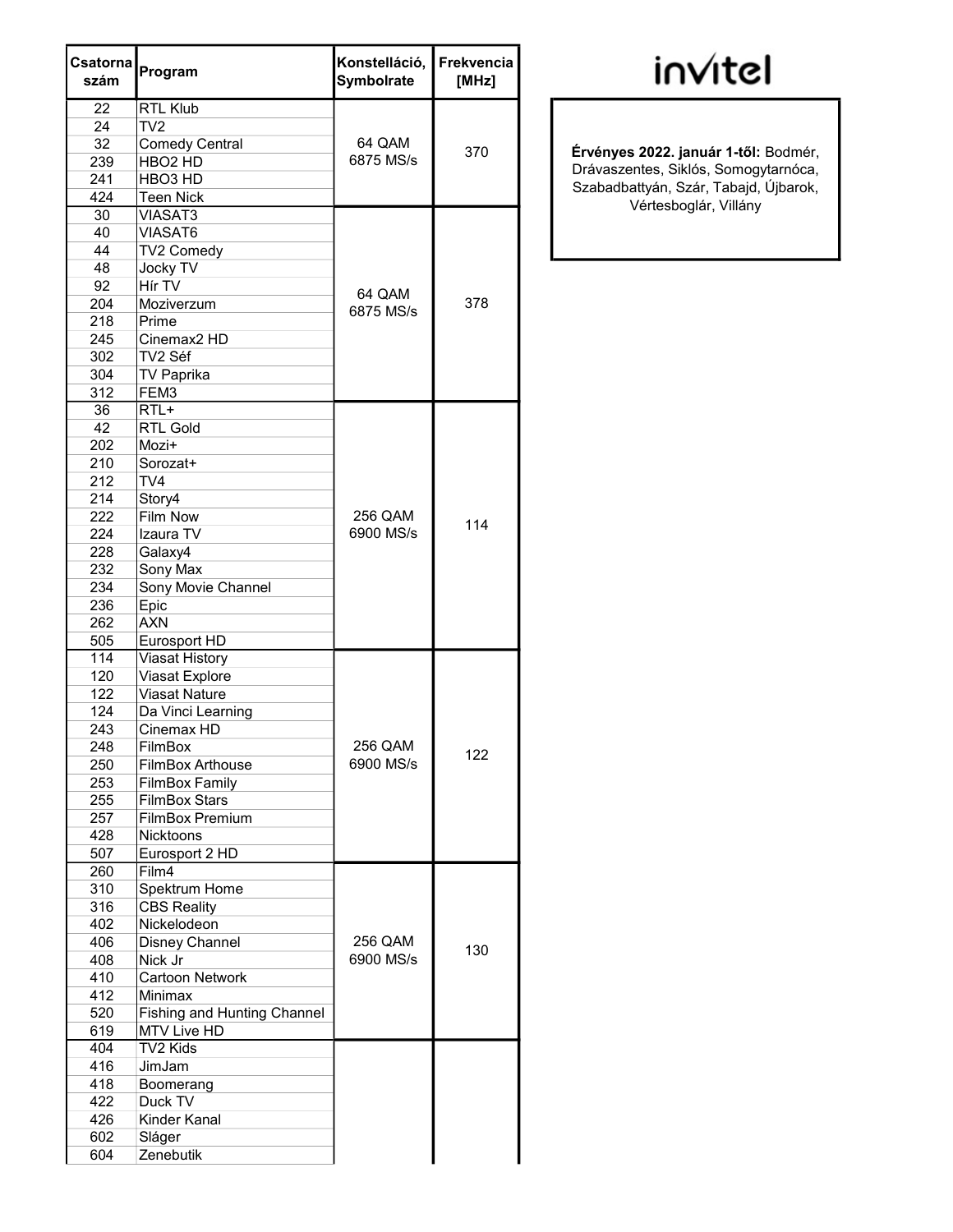| 606            | Muzsika TV                    | 256 QAM   |     |
|----------------|-------------------------------|-----------|-----|
| 608            | <b>MTV Hungary</b>            | 6900 MS/s | 138 |
| 610            | <b>MTV Hits</b>               |           |     |
| 612            | <b>H!T Music Channel</b>      |           |     |
| 614            | VH1                           |           |     |
| 616            | <b>MTV Dance</b>              |           |     |
| 618            | <b>Nick Music</b>             |           |     |
| 621            | <b>MTV Rocks</b>              |           |     |
| 623            | Music channel                 |           |     |
| 627            | <b>VH1 Classic</b>            |           |     |
| 230            | <b>Comedy Central Family</b>  |           |     |
| 314            | <b>HGTV</b>                   |           |     |
| 704            | Deutche Welle                 |           |     |
| 706            | ProSieben                     |           |     |
| 708            | Sat 1                         |           |     |
|                |                               |           |     |
| 712            | Al Jazeera                    |           |     |
| 714            | <b>CNN</b>                    |           |     |
| 716            | Sky news                      | 256 QAM   |     |
| 720            | <b>RTR Planeta</b>            | 6900 MS/s | 146 |
| 728            | <b>TV5MONDE</b>               |           |     |
| 730            | Rai uno                       |           |     |
| 732            | <b>TVE</b>                    |           |     |
| 734            | <b>NTDTV</b>                  |           |     |
| 940            | <b>PAX TV</b>                 |           |     |
| 941            | Bonum TV                      |           |     |
| 942            | Hatoscsatorna                 |           |     |
| 943            | D <sub>1</sub> TV             |           |     |
| 102            | Discovery Channel             |           |     |
| 125            | <b>DIGI Life HD</b>           |           |     |
| 306            | TLC                           |           |     |
|                |                               |           |     |
| 702            | <b>ARTE</b>                   | 256 QAM   |     |
| 710            | News 24                       | 6900 MS/s | 154 |
| 722            | Pervij Kanal                  |           |     |
| 724            | <b>TVP Polonia</b>            |           |     |
| 726            | Romania TV                    |           |     |
| 804            | Hustler                       |           |     |
| 810            | Private TV                    |           |     |
| 1              | M <sub>1</sub> HD             |           |     |
| 3              | M2/Petőfi TV HD               |           |     |
| 5              | Duna HD                       |           |     |
| $\overline{7}$ | M4 Sport HD                   |           |     |
| 11             | M <sub>5</sub> H <sub>D</sub> |           |     |
| 901            | MR1 - Kossuth                 | 256 QAM   | 162 |
| 902            | MR2 - Petőfi                  | 6900 MS/s |     |
| 903            | MR3 - Bartók                  |           |     |
| 904            | Dankó rádió                   |           |     |
| 905            | Rádió 1                       |           |     |
| 906            |                               |           |     |
|                | Sláger FM                     |           |     |
| 9              | Duna World/M4 Sport + HD      |           |     |
| 21             | RTL Klub HD                   |           |     |
| 23             | TV2 HD                        |           |     |
| 25             | SuperTV2 HD                   |           |     |
| 27             | RTL II HD                     | 256 QAM   | 450 |
| 49             | Dikh TV                       | 6900 MS/s |     |
| 907            | Jazzy rádió                   |           |     |
| 908            | Klasszik Rádió                |           |     |
| 909            | Mária Rádió                   |           |     |
| 911            | Klub rádió                    |           |     |
| 93             | ATV HD                        |           |     |
| 109            | <b>Travel Channel HD</b>      |           |     |
| 205            | Cool HD                       | 256 QAM   |     |
| 207            | Film+ HD                      | 6900 MS/s | 458 |
|                |                               |           |     |
| 517            | Spíler2 TV HD                 |           |     |